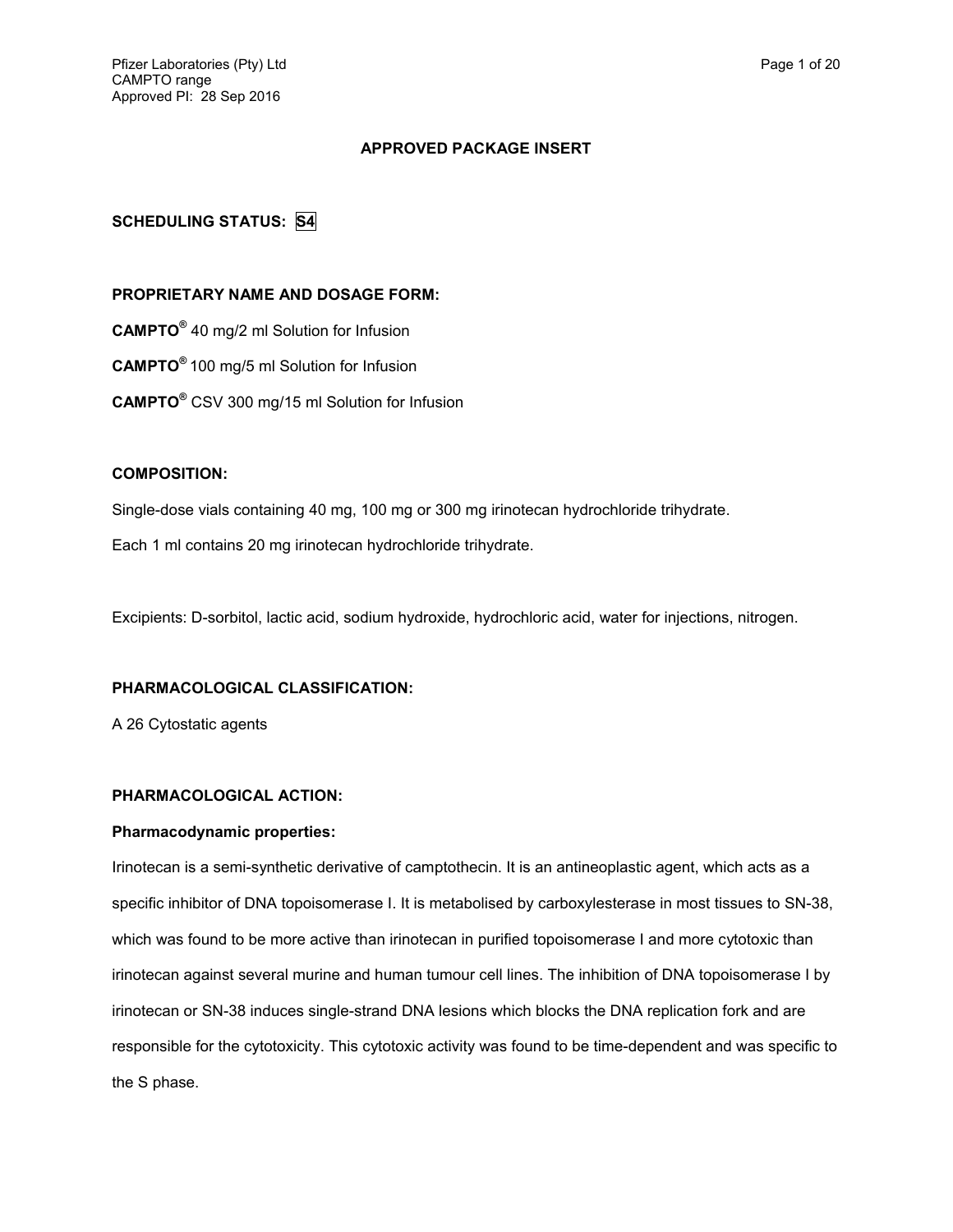*In vitro*, irinotecan and SN-38 were found not to be significantly recognised by the P-glycoprotein<sup>MDR</sup>, and displays cytotoxic activities against doxorubicin and vinblastine resistant cell lines.

Furthermore, irinotecan has a broad antitumour activity *in vivo* against murine tumour models (P03 pancreatic ductal adenocarcinoma, MA16/C mammary adenocarcinoma, C38 and C51 colon adenocarcinoma) and against human xenografts (Co-4 colon adenocarcinoma, Mx-1 mammary adenocarcinoma, ST-15 and SC-16 gastric adenocarcinomas). Irinotecan is also active against tumours expressing the P-glycoprotein<sup>MDR</sup> (vincristine- and doxorubicin-resistant P388 leukaemias).

Beside the antitumour activity of irinotecan, the most relevant pharmacological effect of irinotecan is the inhibition of acetylcholinesterase.

#### **Pharmacokinetic properties:**

In a phase I study, in 60 patients with a dosage regimen of a 30-minute intravenous infusion of 100 to 750 mg/m<sup>2</sup> every three weeks, irinotecan showed a biphasic or three-phasic elimination profile. The mean plasma clearance was 15 l/h/m<sup>2</sup> and the volume of distribution at steady state (Vss) quite large: 157 l/m<sup>2</sup>. The mean plasma half-life of the first phase of the triphasic model was 12 minutes, of the second phase 2,5 hours and the terminal phase half-life was 14,2 hours. SN-38 showed a biphasic elimination profile with a mean terminal elimination half-life of 13,8 hours. At the recommended dose of 350 mg/m<sup>2</sup>, the mean irinotecan and SN-38 peak plasma concentrations were 7,7 µg/ml and 56 ng/ml, respectively and were reached at the end of the infusion. The mean area under the curve (AUC) values were 34 µg.h/ml and 451 ng.h/ml, respectively. A large inter-individual variability in pharmacokinetic parameters is generally observed for SN-38.

A population pharmacokinetic analysis of irinotecan has been performed in 148 patients with metastatic colorectal cancer, treated with various schedules and at different doses in phase II trials. Pharmacokinetic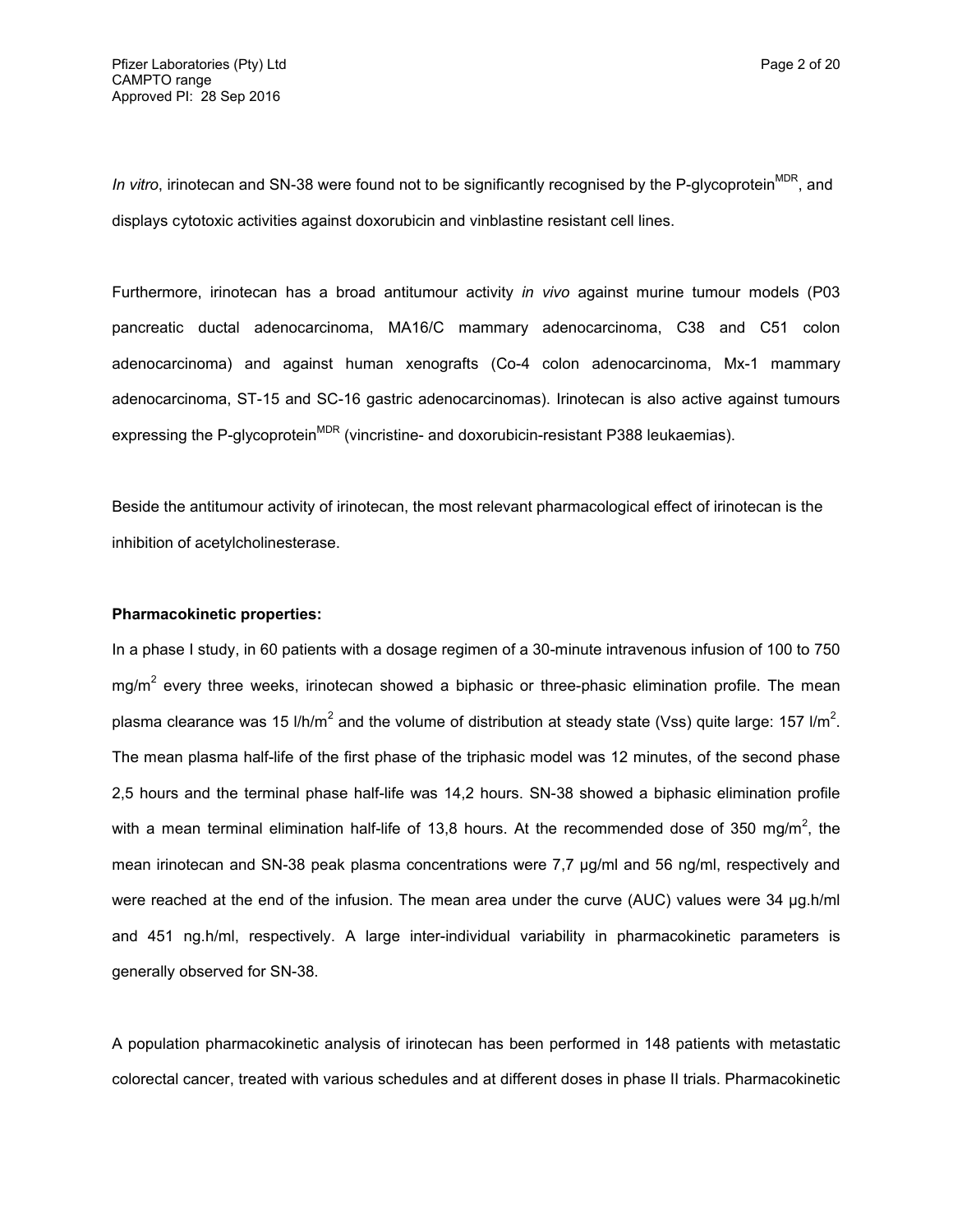parameters estimated with a three compartment model were similar to those observed in phase I studies. All studies have shown that CPT-11 and SN-38 pharmacokinetics are independent of the administered dose, of the number of previous cycles and of the administration schedule.

*In vitro*, the plasma protein binding for irinotecan and SN-38 were approximately 65 and 95 %, respectively.

Mass balance and metabolism studies with  $^{14}$ C-labelled irinotecan have shown that more than 50 % of an intravenously administered dose of irinotecan is excreted as unchanged substance, with 33 % in the faeces via the bile and 22 % in urine. Two metabolic pathways, each representing at least 12 % of the dose, have been identified: oxidative metabolism at the terminal piperidine ring by cytochrome P450 3A enzymes which results in an aminopentanoic acid derivative (APC) and a primary amine derivate and hydrolysis by carboxylesterases into the active metabolite SN-38. SN-38 is mainly eliminated by glucuronidation and further by biliary and renal excretion (less than 0,5 % of the irinotecan dose). Unchanged irinotecan is the major entity in plasma followed by APC, SN-38 glucuronide and SN-38. Only SN-38 has significant cytotoxic activity and no other circulating metabolites have been detected. Irinotecan clearance is decreased by about 40 % in patients with bilirubinemia between 1,5 and 3 times the upper normal limit. In these patients a 200 mg/m<sup>2</sup> irinotecan dose leads to plasma irinotecan exposure comparable to that observed at  $350 \, \text{mg/m}^2$  in cancer patients with normal liver parameters. Coadministration of 5-fluorouracil/folinic acid in the combination regimen does not change the pharmacokinetics of irinotecan.

#### **INDICATIONS:**

CAMPTO is indicated for the treatment of patients with advanced colorectal cancer with a WHO performance status of 2 or lower:

 In combination with 5-fluorouracil and folinic acid in patients without prior chemotherapy for advanced disease,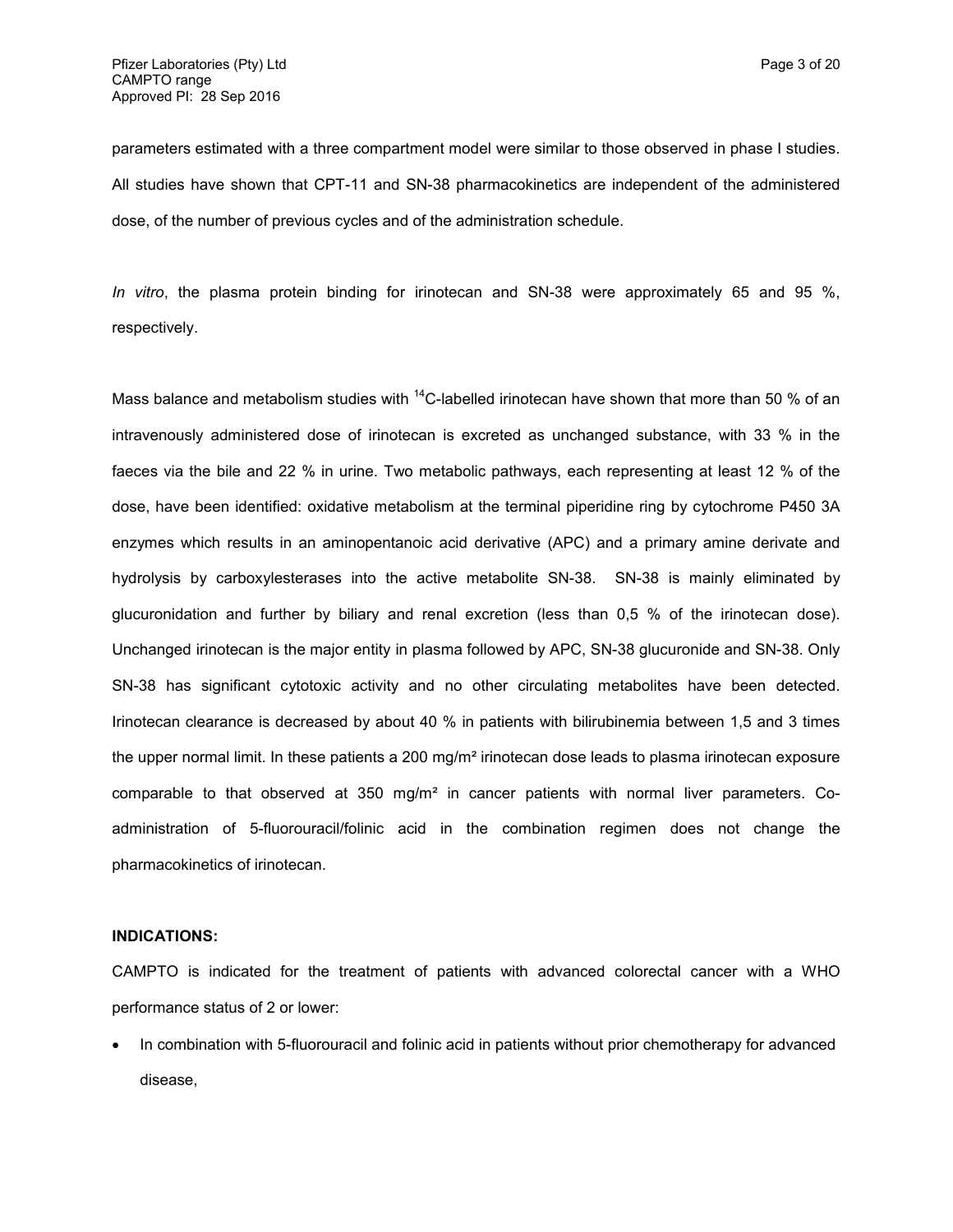As a single agent in patients who have failed an established 5-fluorouracil containing treatment regimen.

# **CONTRAINDICATIONS:**

Chronic inflammatory bowel disease, and/or bowel obstruction or ileus. Patients should not be treated with CAMPTO until resolution of the ileus.

History of severe hypersensitivity reactions to irinotecan hydrochloride trihydrate or to one of the excipients of CAMPTO.

Pregnancy and lactation. Women of childbearing age receiving CAMPTO should be advised to avoid

becoming pregnant and to inform the treating medical practitioner immediately should this occur (see

PREGNANCY AND LACTATION).

Bilirubin > 1,5 times the upper limit of the normal range.

The safety and efficacy of CAMPTO in children have not been established.

Severe bone marrow failure.

WHO performance status > 2.

Concomitant administration of azole antifungals, St. John's Wort.

# **WARNINGS AND SPECIAL PRECAUTIONS:**

CAMPTO should be used in patients with a WHO good performance status of less than 2.

The use of CAMPTO should be confined to units specialised in the administration of cytotoxic chemotherapy

and it should only be administered under the supervision of a qualified oncologist.

It is strongly recommended that CAMPTO be administered only in healthcare institutions with adequately equipped facilities, including an intensive care unit.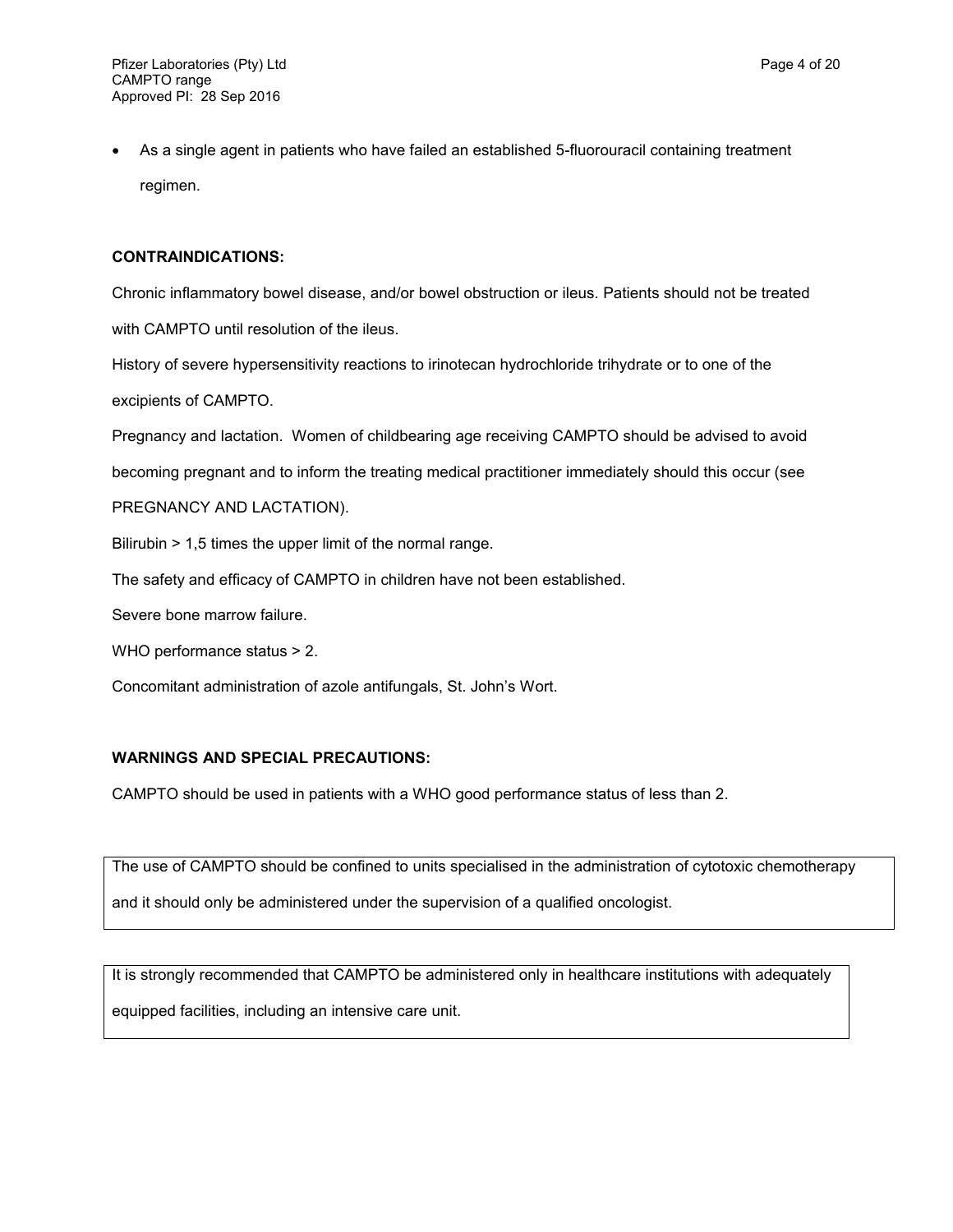In all instances where the use of CAMPTO is considered for chemotherapy, it is especially important to ensure that the patient understands the need for sufficiently prolonged antidiarrhoeal treatment and abundant fluid intake. In rare cases where it is predictable that the patient would comply poorly with the guidances for the management of side effects, a strict follow-up of the patient by the treating medical practitioner or hospitalisation is recommended.

Given the nature and frequency of adverse events, the expected benefit must be balanced in case of risk factors, especially WHO Performance status  $\geq 2$  (or Karnofsky Index < 50).

#### **Delayed diarrhoea:**

Apart from the diarrhoea shortly after the infusion of CAMPTO, patients should be aware of the high risk of delayed diarrhoea occurring more than 24 hours after the administration of CAMPTO and at any time before the next cycle. In monotherapy, the median time of onset of the first liquid stool was on day 5 after the infusion of CAMPTO. Patients should quickly inform their medical practitioner of its occurrence and start appropriate therapy immediately.

Patients with an increased risk of diarrhoea are those who had a previous abdominal/pelvic radiotherapy, those with baseline leukocytosis and those with performance status  $\geq 2$ . If not properly treated, diarrhoea can be life-threatening, especially if the patient is concomitantly neutropenic.

As soon as the first liquid stool occurs, the patient should start drinking large volumes of beverages containing electrolytes and an appropriate antidiarrhoeal therapy must be initiated immediately.

This antidiarrhoeal treatment will be prescribed by the department where CAMPTO has been administered. After discharge from the hospital, the patients should obtain the prescribed medicines so that they can treat the diarrhoea as soon as it occurs. In addition, they must inform their medical practitioner or the department administering CAMPTO that diarrhoea is occurring.

The currently recommended antidiarrhoeal treatment is loperamide 4 mg for the first intake and then 2 mg every 2 hours. This therapy should continue for 12 hours after the last liquid stool and should not be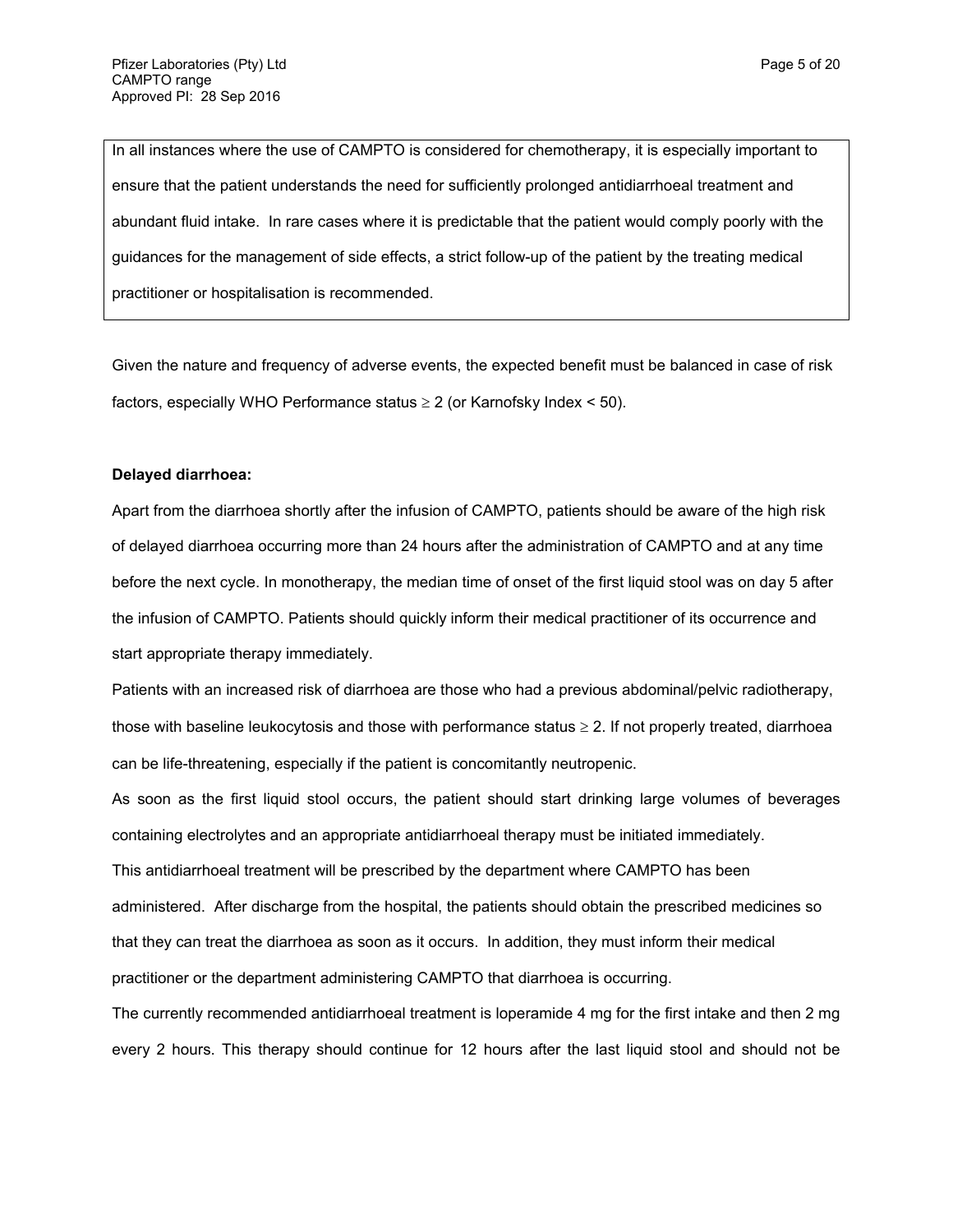modified. In no case should loperamide be administered for more than 48 consecutive hours at these doses, because of the risk of paralytic ileus, nor for less than 12 hours.

In addition to the antidiarrhoeal treatment, a prophylactic broad spectrum antibiotic should be given when diarrhoea is associated with severe neutropenia (neutrophil count < 500 cells/mm<sup>3</sup>).

In addition to the antibiotic treatment, hospitalisation is recommended for management of the diarrhoea in the following cases:

- Diarrhoea associated with fever,
- Severe diarrhoea (requiring intravenous hydration),
- Diarrhoea persisting beyond 48 hours following the initiation of high-dose loperamide therapy.

Loperamide should not be given prophylactically, even in patients who experienced delayed diarrhoea at previous cycles.

In patients who experienced severe diarrhoea, a reduction in dose is recommended for subsequent cycles.

## **Haematology:**

Weekly monitoring of complete blood cell counts should be performed during CAMPTO treatment. Patients should be aware of the risk of infection and the significance of a fever. Febrile neutropenia (temperature  $\geq 38$  °C and neutrophil count  $\leq 1$  000 cells/mm<sup>3</sup>) should be urgently treated in the hospital with broad spectrum intravenous antibiotics.

CAMPTO administration should be delayed until the neutrophil count is  $\geq 1$  500 cells/mm<sup>3</sup>.

In patients who experienced severe asymptomatic neutropenia ( $<$  500 cells/mm<sup>3</sup>), fever or infections

associated with neutropenia, the dose of CAMPTO should be reduced.

In patients who experienced severe haematologic events, a dose reduction is recommended for subsequent administration.

There is an increased risk of infections and haematological toxicity in patients with severe diarrhoea.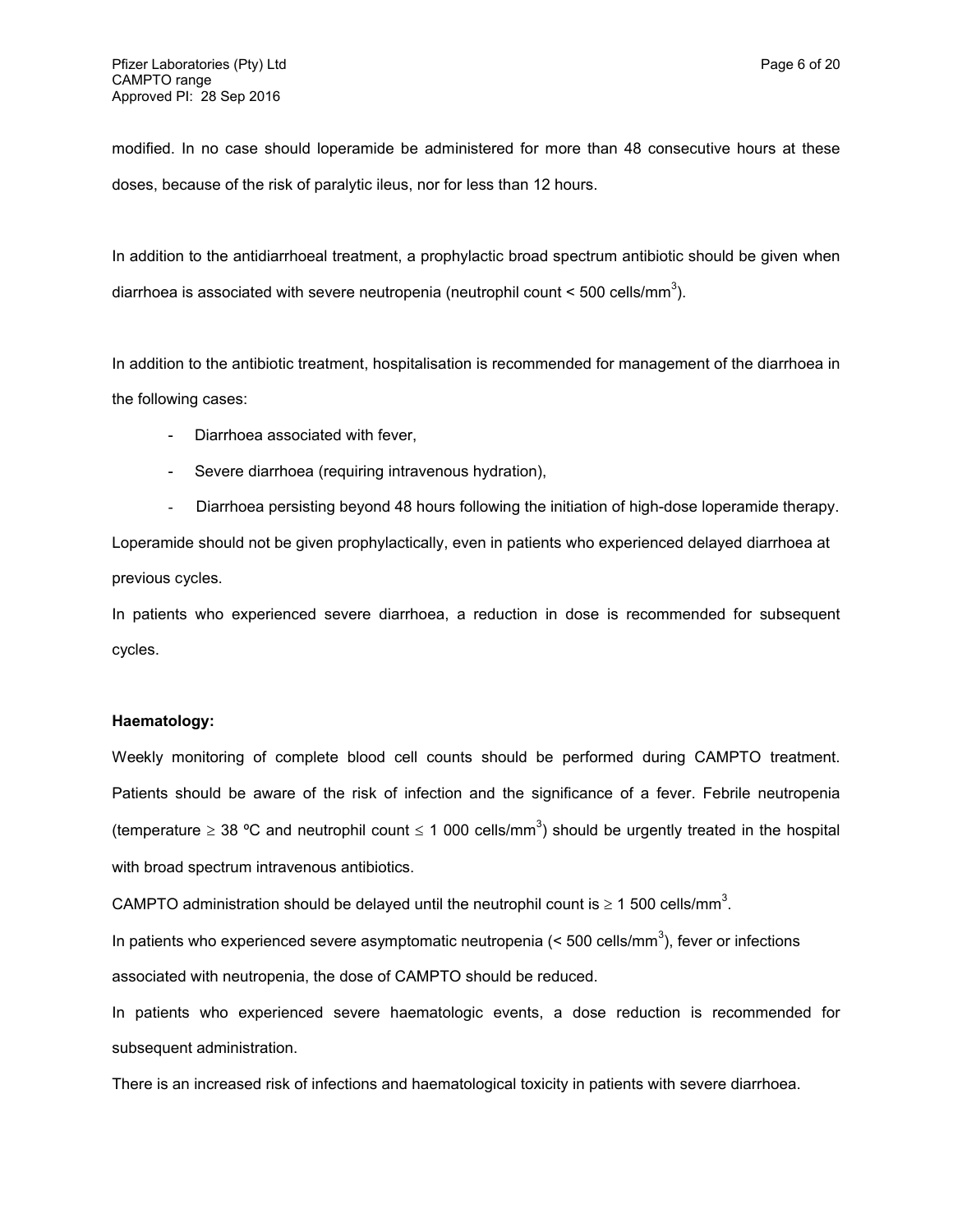#### **Liver Impairment:**

Liver function tests should be performed at baseline and before each cycle.

Patients with impaired liver function (bilirubin  $> 1,0$  and  $\leq 1,5$  times the upper limit of the normal range [ULN] and transaminases 5 times ULN) are at greater risk of developing severe neutropenia or febrile neutropenia and should be closely monitored, including complete blood counts. CAMPTO should not be used in patients with a bilirubin  $> 1.5$  times the ULN and the patients with bilirubin  $>$  ULN should be followed with caution. In patients with a bilirubin of < 1,5 times ULN a dose of 350 mg/m<sup>2</sup> is recommended once every 3 weeks (see DOSAGE AND DIRECTIONS FOR USE).

#### **Renal impairment:**

No specific pharmacokinetic studies have been performed in patients with renal impairment.

### **Nausea and vomiting:**

Prophylactic treatment with an anti-emetic is recommended before each treatment with CAMPTO. Nausea and vomiting have been frequently reported. Patients with vomiting associated with delayed diarrhoea should be hospitalised as soon as possible for treatment.

### **Acute cholinergic syndrome:**

If an acute cholinergic syndrome appears (defined as early diarrhoea and a group of symptoms such as sweating, abdominal cramping, lacrimation, myosis and salivation), atropine sulphate (0,25 mg subcutaneously) should be administered unless clinically contraindicated. These symptoms may disappear after atropine administration. Caution should be exercised in patients with asthma. In patients who experienced an acute cholinergic syndrome, the use of prophylactic atropine sulphate is recommended with subsequent doses of CAMPTO.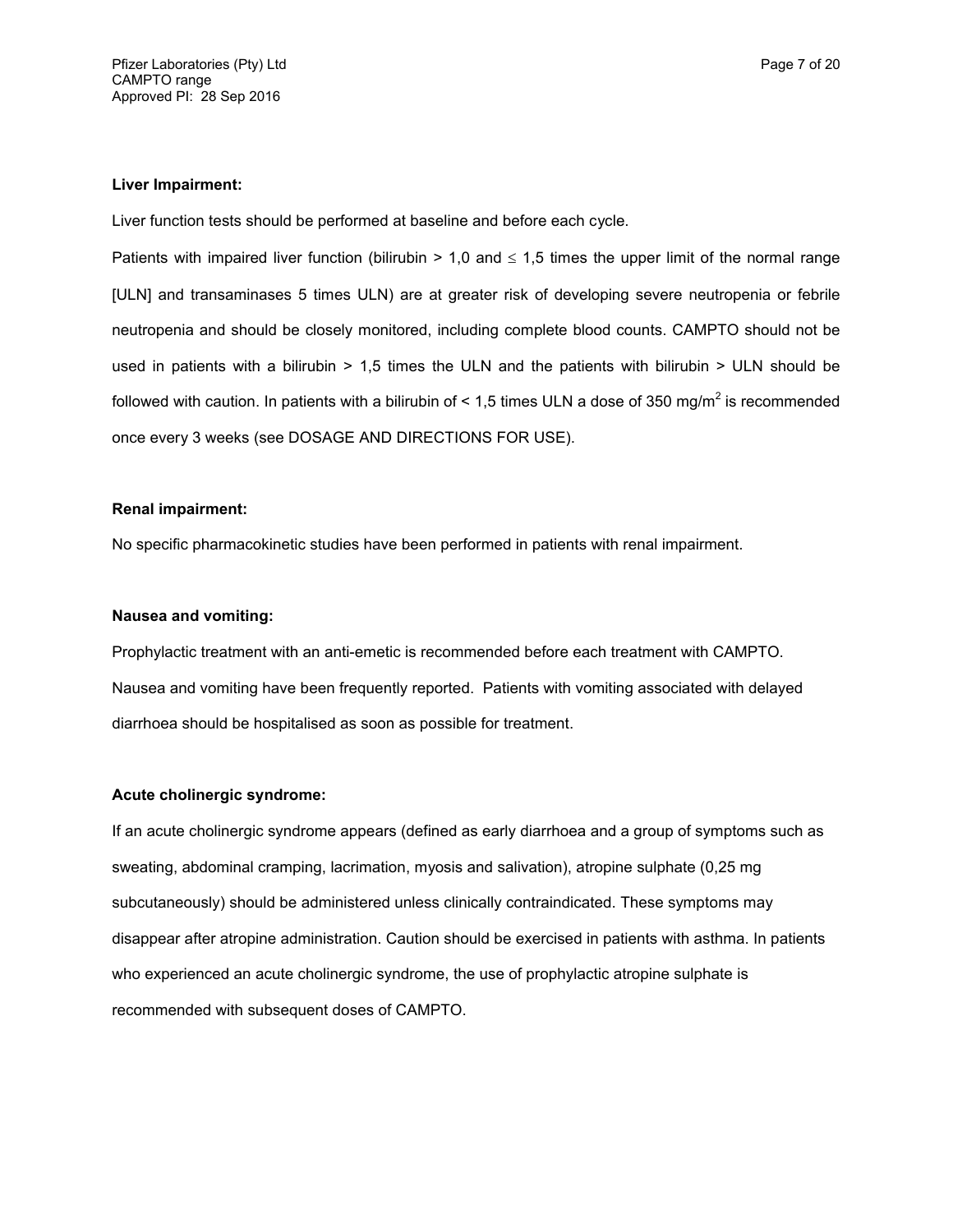#### **Immunosuppressant effects/increased susceptibility to infections:**

Administration of live or live-attenuated vaccines in patients immunocompromised by CAMPTO, may result in serious or fatal infections. Vaccination with a live vaccine should be avoided in patients receiving CAMPTO. Killed or inactivated vaccines may be administered; however, the response to such vaccines may be diminished.

### **Elderly:**

Due to the greater frequency of decreased hepatic, renal or cardiac function in an elderly patient, dose selection with CAMPTO should be cautious in this population.

### **Effects on ability to drive and use machines:**

Patients should be warned about the potential for dizziness or visual disturbances, and advised not to drive or operate machinery if these symptoms occur.

#### **Others:**

Contraceptive measures must be taken during and for at least three months after cessation of therapy (see PREGNANCY AND LACTATION).

Since CAMPTO contains sorbitol, it is unsuitable for use in patients with hereditary fructose intolerance.

## **INTERACTIONS:**

Pharmacokinetic parameters of CAMPTO combined with 5-fluorouracil-folinic acid are comparable to those observed in monotherapy.

*Neuromuscular blocking agents:* Interaction between CAMPTO and neuromuscular blocking agents cannot be ruled out. Medicines with anticholinesterase activity may prolong the neuromuscular blocking effects of suxamethonium and the neuromuscular blockade of non-depolarising agents may be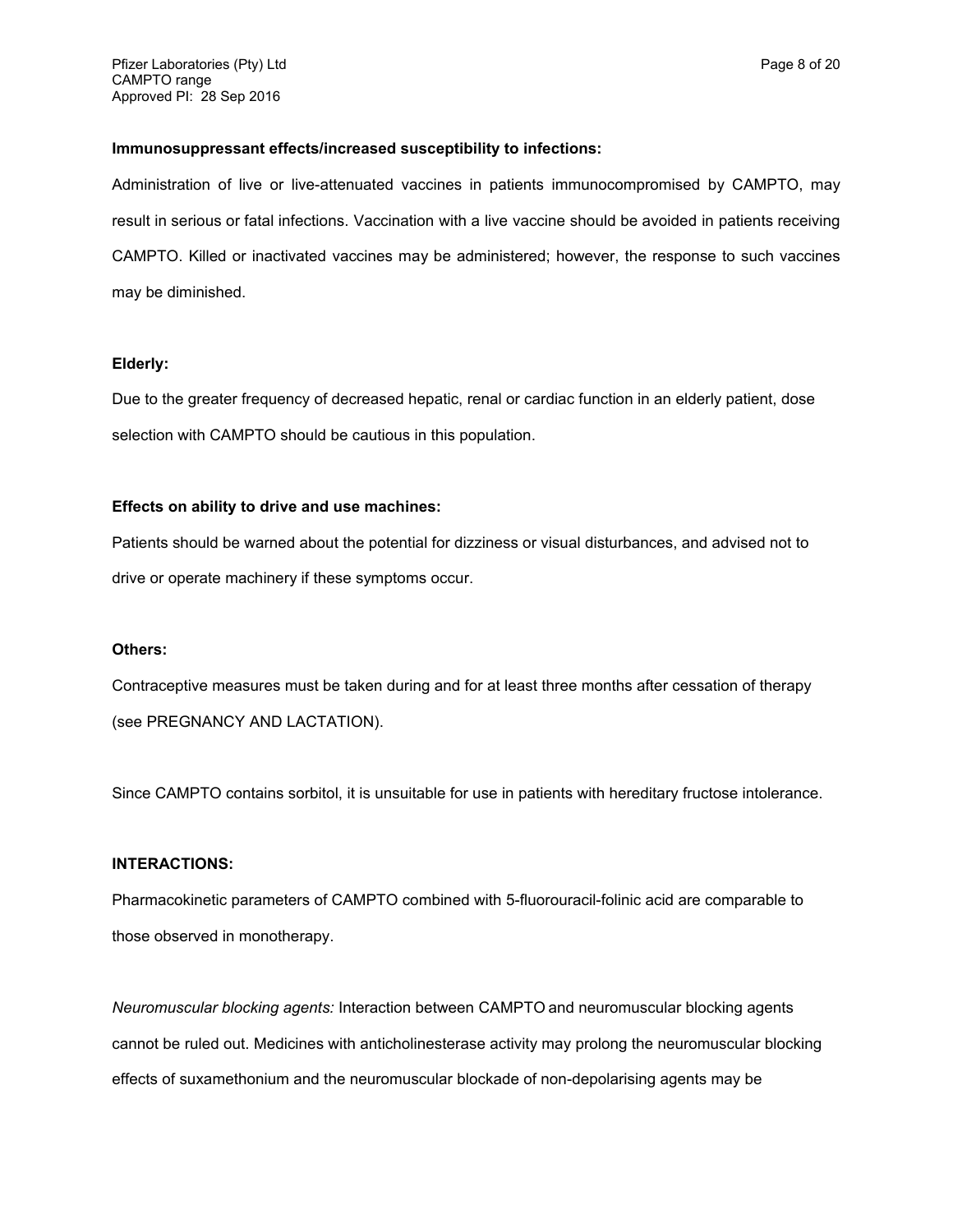antagonised. Excess acetylcholine may impair the muscle relaxant action of the non-depolarising agents and may impair the return of normal muscle tone at the end of anaesthesia.

*Antineoplastic agents:* The adverse effects of CAMPTO, such as myelosuppression and diarrhoea, is expected to be exacerbated by other antineoplastic agents having a similar adverse-effect profile.

*Dexamethasone:* Lymphocytopenia has been reported in patients receiving CAMPTO, and it is possible that the administration of dexamethasone as antiemetic prophylaxis may have enhanced the likelihood of lymphocytopenia. Hyperglycaemia has been observed in patients with a history of diabetes mellitus or evidence of glucose intolerance prior to administration of CAMPTO. It is probable that dexamethasone, given as antiemetic prophylaxis, contributed to hyperglycaemia in some patients.

*Laxatives:* Laxative use during therapy with CAMPTO is expected to worsen the incidence or severity of diarrhoea.

*Diuretics:* Dehydration secondary to vomiting and/or diarrhoea may be induced by CAMPTO. The medical practitioner may wish to withhold diuretics during dosing with CAMPTO and during periods of active vomiting or diarrhoea.

*Anticonvulsants:* Concomitant administration of CYP3A enzyme-inducing anticonvulsant medicines (e.g. carbamazepine, phenobarbital or phenytoin) leads to reduced exposure to the active metabolite SN-38. Consideration should be given to starting or substituting non-enzyme inducing anticonvulsants at least one week prior to initiation of CAMPTO therapy in patients requiring anticonvulsant treatment.

*Azole antifungals:* CAMPTO clearance is greatly reduced in patients receiving concomitant azole antifungals, leading to increased exposure to the active metabolite, SN-38. Azole antifungals should be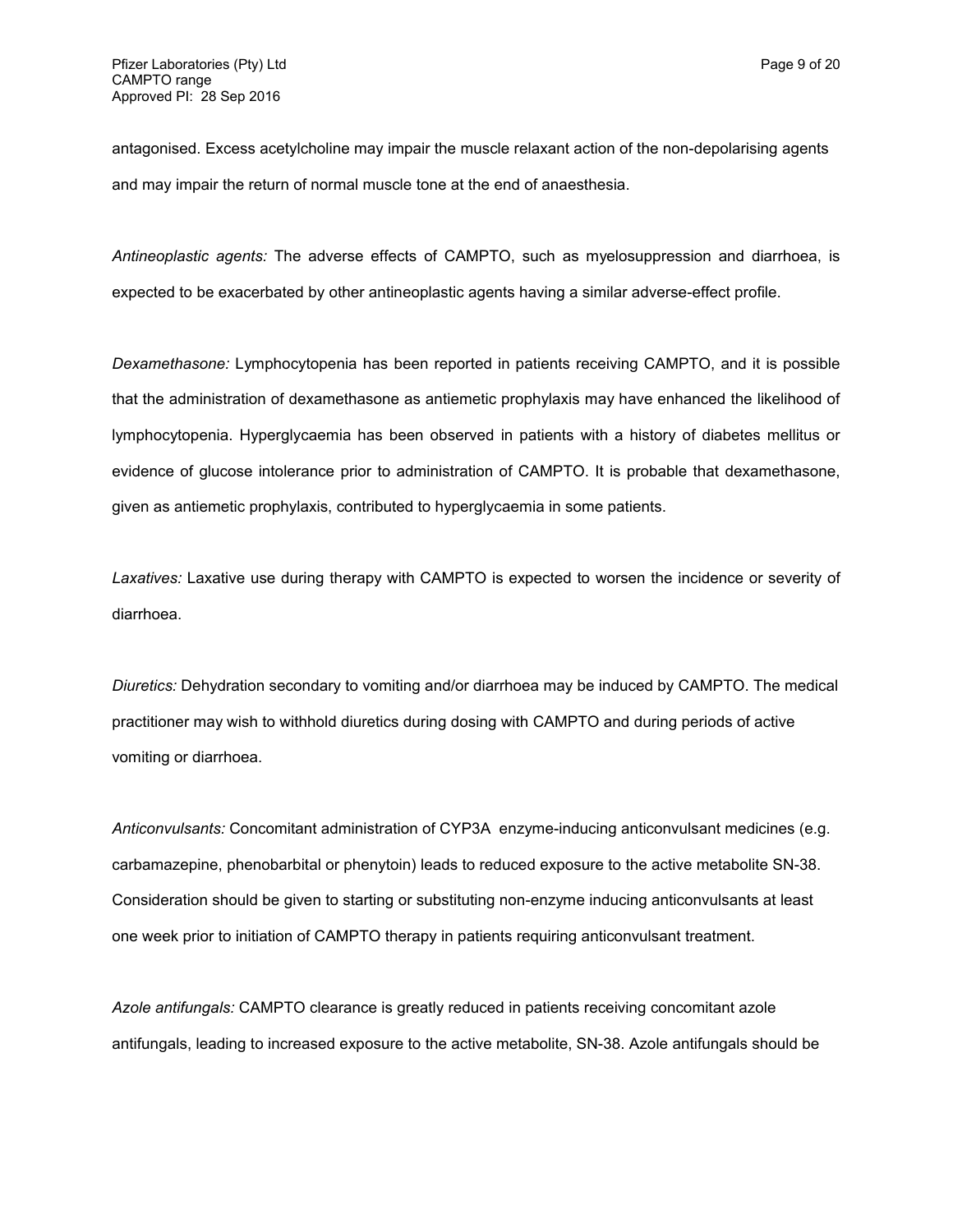discontinued at least 1 week prior to starting CAMPTO therapy and should not be administered during CAMPTO therapy (see CONTRAINDICATIONS).

*St. John's Wort (Hypericum perforatum):* Exposure to the active metabolite of CAMPTO is reduced in patients taking concomitant St. John's Wort. St. John's Wort should be discontinued at least 1 week prior to the first cycle of CAMPTO, and should not be administered during CAMPTO therapy (see CONTRAINDICATIONS).

*Atazanavir sulphate:* Coadministration of atazanavir sulphate, a CYP3A4 and UGT1A1 inhibitor has the potential to increase systemic exposure to SN-38, the active metabolite of CAMPTO. Atazanavir should not be used with CAMPTO.

*Bevacizumab:* In one study, CAMPTO plasma concentrations were similar in patients receiving CAMPTO/5-FU/FA alone and in combination with bevacizumab. Concentrations of SN-38, the active metabolite of CAMPTO, were analysed in a subset of patients. Concentrations of SN-38 were on average 33 % higher in patients receiving CAMPTO/5-FU/FA in combination with bevacizumab compared with CAMPTO/5-FU/FA alone. Due to high inter-patient variability and limited sampling, it is uncertain if the increase in SN-38 levels observed was due to bevacizumab. There was a small increase in diarrhoea and leukopenia adverse events. More dose reductions of CAMPTO were reported for patients receiving CAMPTO/5-FU/FA in combination with bevacizumab.

Loperamide should not be given prophylactically.

## **PREGNANCY AND LACTATION:**

#### **Pregnancy**

CAMPTO is contraindicated during pregnancy and lactation as it may cause foetal harm when administered to a pregnant woman. There are no adequate and well-controlled studies of CAMPTO in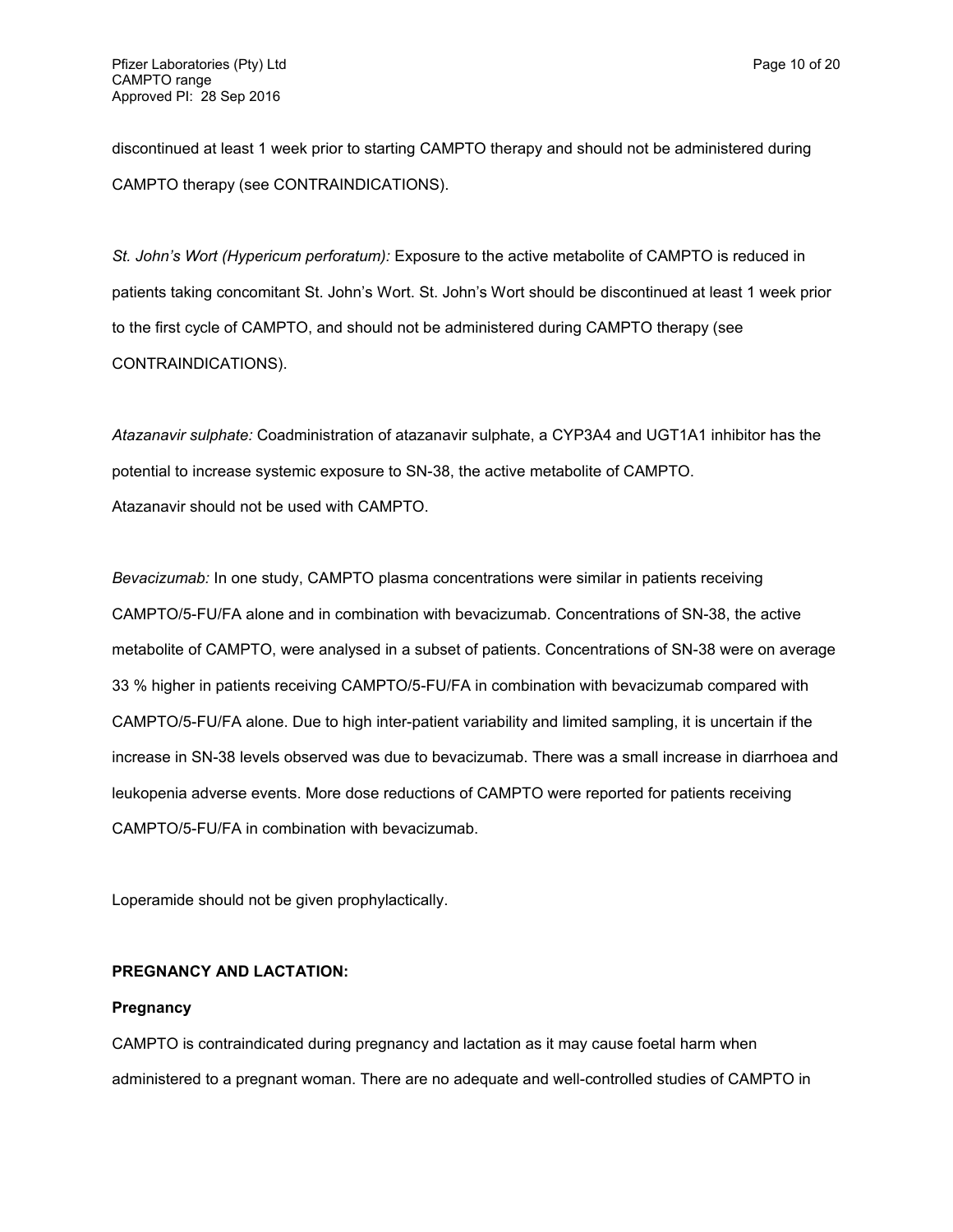pregnant women. If CAMPTO is used during pregnancy, or if the patient becomes pregnant, while receiving CAMPTO, the patient should be apprised of the potential hazard to the foetus. Women of childbearing potential should be advised to avoid becoming pregnant while receiving treatment with CAMPTO (see CONTRAINDICATIONS).

## **Lactation**

Patients receiving CAMPTO should not breastfeed their infants.

## **DOSAGE AND DIRECTIONS FOR USE:**

### **Recommended Dosage:**

## **In monotherapy (for previously treated patient):**

The recommended dosage of CAMPTO is 350 mg/m² administered as an intravenous infusion over a 30 to 90-minute period every three weeks.

## **In combination therapy (for previously untreated patient):**

Safety and efficacy of CAMPTO in combination with 5-fluorouracil (5FU) and folinic acid (FA) have been assessed with either of the following schedules:

## **CAMPTO plus 5FU/FA in weekly schedule:**

The recommended dose of CAMPTO is 80 mg/m<sup>2</sup> administered as a weekly intravenous infusion over a 30- to 90-minute period, followed by infusion with folinic acid and then by 5-fluorouracil over 6

weeks. This treatment is followed by one week rest.

The full dosage regimen is as follows:

CAMPTO 80 mg/m<sup>2</sup> as a 30- to 90-minute infusion on Day 1 and then weekly for 6 weeks.

Folinic acid 500 mg/m<sup>2</sup> i.v. as a 2-hour infusion, followed by 5-fluorouracil 2 000 mg/m<sup>2</sup> i.v. as a 24-

hour infusion, on Day 1 and then weekly for 6 weeks. The treatment is to be repeated every 7 weeks.

## **CAMPTO plus 5FU/FA in every 2 weeks schedule:**

The recommended dose of CAMPTO is 180 mg/m² administered once every 2 weeks as an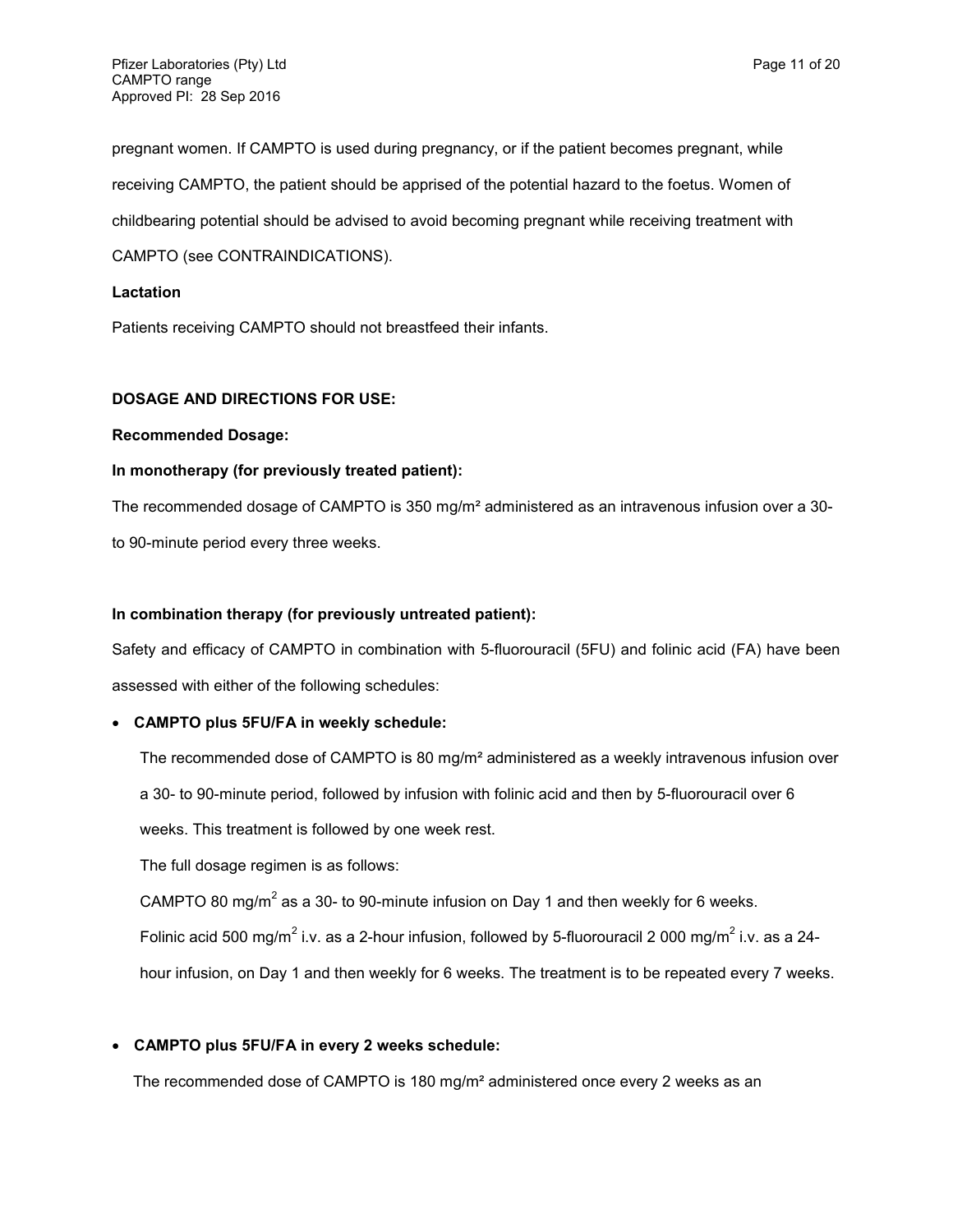intravenous infusion over a 30- to 90-minute period, followed by infusion with folinic acid and 5-

fluorouracil.

The full dosage regimen is as follows:

CAMPTO 180 mg/m<sup>2</sup> i.v. as a 30- to 90-minute infusion on Day 1 only.

Folinic acid 200 mg/m<sup>2</sup> i.v. as a 2-hour infusion, followed by 5-fluorouracil 400 mg/m<sup>2</sup> i.v. bolus,

followed by 5-fluorouracil 600 mg/m<sup>2</sup> i.v. as a 22-hour infusion. The folinic acid and 5-fluorouracil are repeated for two consecutive days.

Repeat the cycle every two weeks.

## **Dosage Adjustments:**

## **Delayed Dosing:**

CAMPTO should not be administered until the neutrophil count remains above 1 500 cells/mm<sup>3</sup>. In patients who experienced severe neutropenia or severe gastrointestinal adverse events such as diarrhoea, nausea and vomiting, dosing of CAMPTO should be delayed until there has been a full recovery of these effects, especially diarrhoea.

CAMPTO should be administered after appropriate recovery of all adverse events to grade 0 or 1 NCI-CTC grading (National Cancer Institute Common Toxicity Criteria) and when treatment-related diarrhoea is fully resolved. This must be strictly adhered to.

At the start of a subsequent infusion of therapy, the dose of CAMPTO, and 5FU when applicable, should be decreased according to the worst grade of adverse events observed in the prior infusion. Treatment should be delayed by 1 to 2 weeks to allow recovery from treatment-related adverse events.

With the following adverse events a dose reduction of 15 to 20 % should be applied for CAMPTO and/or 5FU when applicable:

 haematological toxicity (neutropenia grade 4, febrile neutropenia (neutropenia grade 3-4 and fever grade 2-4), thrombocytopenia and leukopenia (grade 4),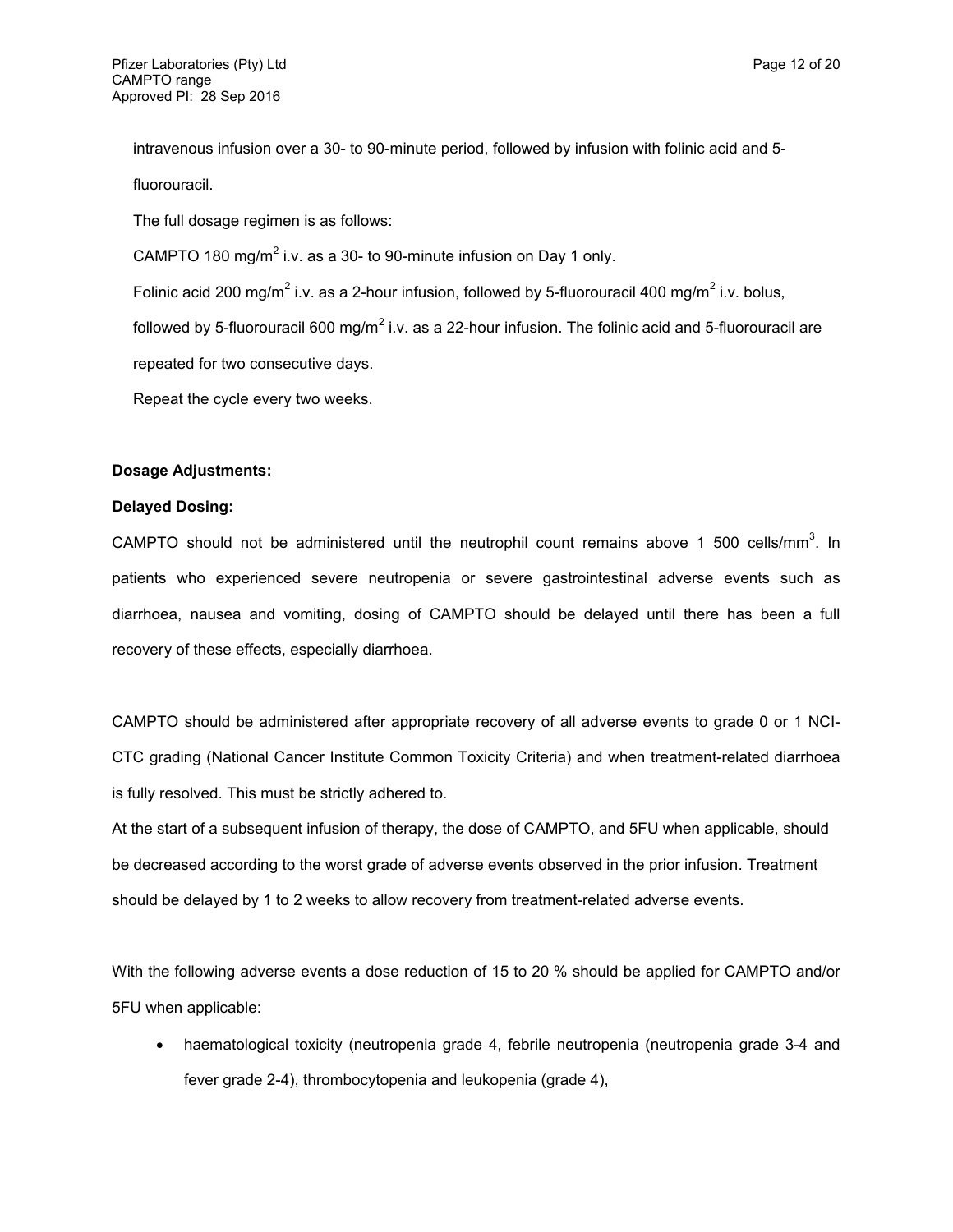non-haematological toxicity (grade 3-4).

## **Treatment Duration:**

Treatment with CAMPTO should be continued until there is an objective progression of the disease or an unacceptable toxicity.

## **Preparation for the Intravenous Infusion Administration:**

Aseptically withdraw the required amount of CAMPTO solution from the vial with a calibrated syringe and inject into a 250 ml infusion bag or bottle containing either 0,9 % sodium chloride solution or 5 % dextrose solution. The infusion should then be thoroughly mixed by manual rotation. CAMPTO infusion solution should be infused into a peripheral or central vein.

CAMPTO should not be delivered as an intravenous bolus or an intravenous infusion shorter than 30 minutes or longer than 90 minutes.

If any precipitate is observed in the vials before or after reconstitution, the product should be discarded according to standard procedures for cytotoxic agents.

Do not admix with other medications.

## **Recommendations for safe handling:**

Medicine handling precautions for cytostatic medicines should be followed:

- Only trained personnel should reconstitute the medicine in a designated area.
- CAMPTO is an antineoplastic agent and, as with other potentially toxic compounds, caution should be exercised when handling it and preparing CAMPTO solutions.
- The work surface should be covered with disposable plastic-backed absorbent paper.
- Adequate protective gloves and clothing should be worn.
- If CAMPTO solution or infusion solution should come into contact with the skin, wash immediately and thoroughly with soap and water. If CAMPTO solution or infusion solution should come into contact with the eyes or mucous membranes, wash immediately and thoroughly with water.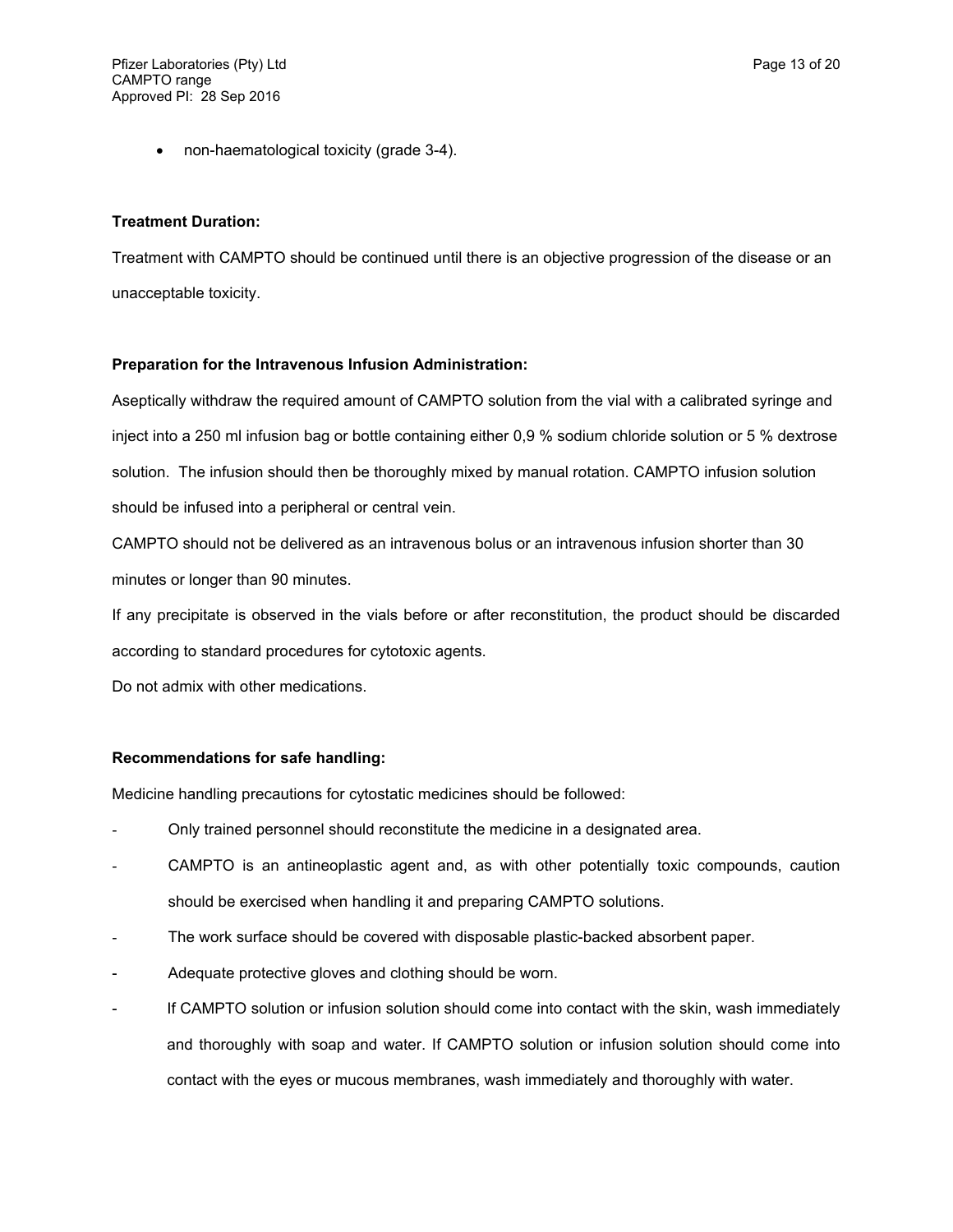- The cytotoxic preparation must not be handled by pregnant staff.
- Adequate care and precautions should be taken in the disposal of items used to reconstitute the medicine.

## **SIDE EFFECTS:**

The intensity of the major toxicities encountered with CAMPTO (e.g. leukoneutropenia and diarrhoea) are related to the exposure (AUC) to parent substance and metabolite SN-38. Significant correlations were observed between haematological toxicity (decrease in white blood cells and neutrophils at nadir) or diarrhoea intensity and both irinotecan and metabolite SN-38 AUC values in monotherapy.

The other side effects were categorised utilising the incidence rate as follows:

Very Common: ≥ 1/10 (≥ 10 %) Common: ≥ 1/100 and < 1/10 (≥ 1 % and < 10 %) Uncommon: ≥ 1/1 000 and < 1/100 (≥ 0,1 % and < 1 %) Rare: ≥ 1/10 000 and < 1/1 000 (≥ 0,01 % and < 0,1 %) Adverse events that occurred during clinical trials are tabulated below: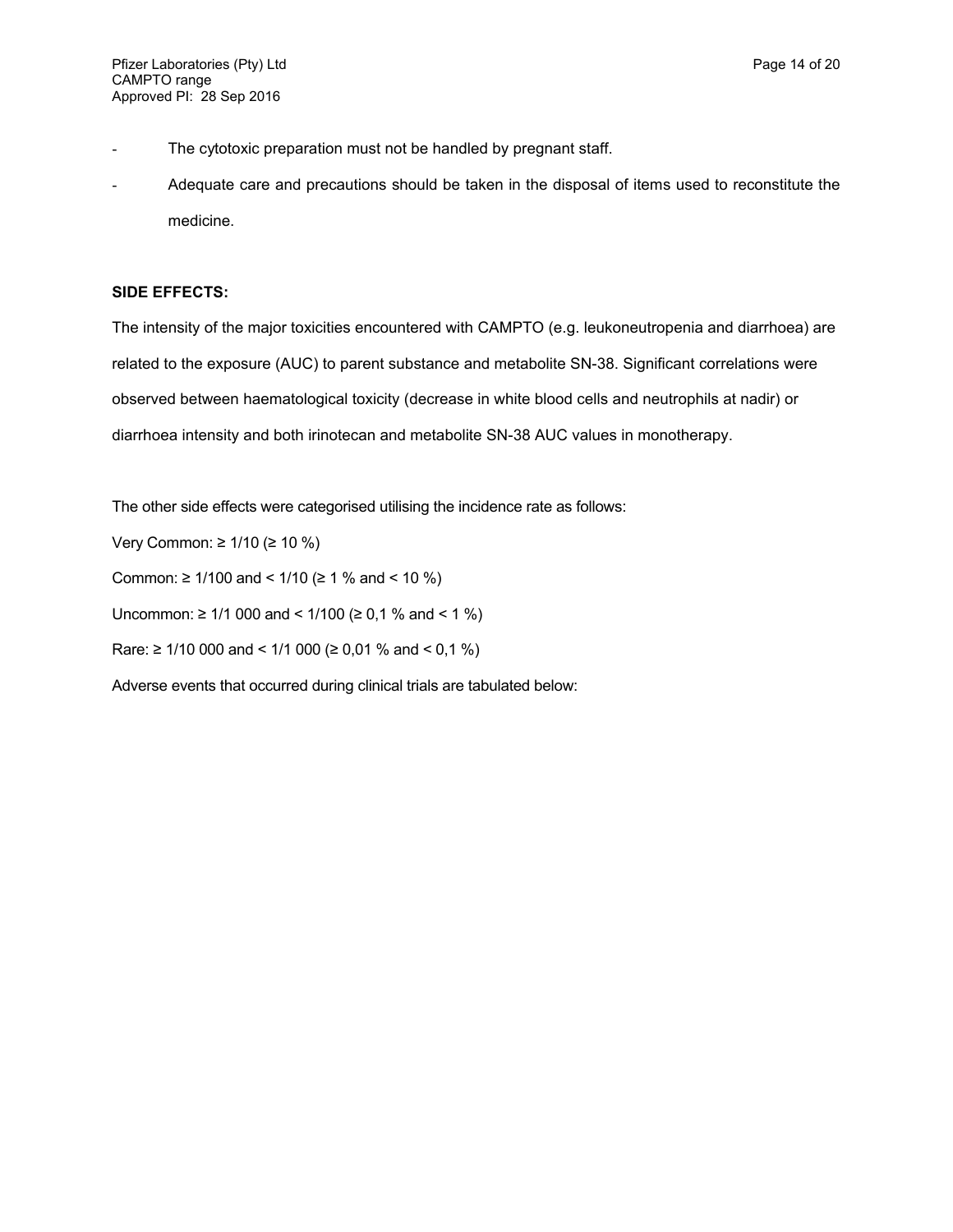| <b>System Organ Class</b>   | <b>Frequency</b> | <b>Adverse Events</b>                                     |
|-----------------------------|------------------|-----------------------------------------------------------|
| Blood and lymphatic         | Very common      | leukopenia, *neutropenia, anaemia                         |
| system disorders            | Common           | thrombocytopenia                                          |
| Gastrointestinal disorders  | Very common      | late diarrhoea, nausea, vomiting, early diarrhoea,        |
|                             |                  | abdominal cramping/pain, anorexia, stomatitis             |
|                             | Common           | constipation, mucositis                                   |
|                             | Uncommon         | rectal disorder, GI monilia                               |
| Metabolism and nutrition    | Very common      | decreased weight, dehydration                             |
| disorders                   | Common           | hypovolaemia                                              |
|                             | Uncommon         | hypokalaemia, hypomagnesaemia                             |
| Skin and subcutaneous       | Very common      | alopecia                                                  |
| tissue disorders            | Uncommon         | rash, cutaneous signs such as dry skin, pruritus, skin    |
|                             |                  | discolouration                                            |
|                             | Frequency        | sweating                                                  |
|                             | unknown          |                                                           |
| Vascular disorders          | Very common      | venous and arterial thromboembolic events which includes  |
|                             |                  | - angina pectoris, arterial thrombosis, cerebral infarct, |
|                             |                  | cerebrovascular accident, deep vein thrombophlebitis,     |
|                             |                  | heart arrest, myocardial infarct, myocardial ischaemia,   |
|                             |                  | peripheral vascular disorder, pulmonary embolus, sudden   |
|                             |                  | death, thrombophlebitis, thrombosis, vascular disorder    |
|                             | Rare             | flushing                                                  |
|                             | Frequency        | vasodilation                                              |
|                             | unknown          |                                                           |
| Infections and infestations | Common           | infection                                                 |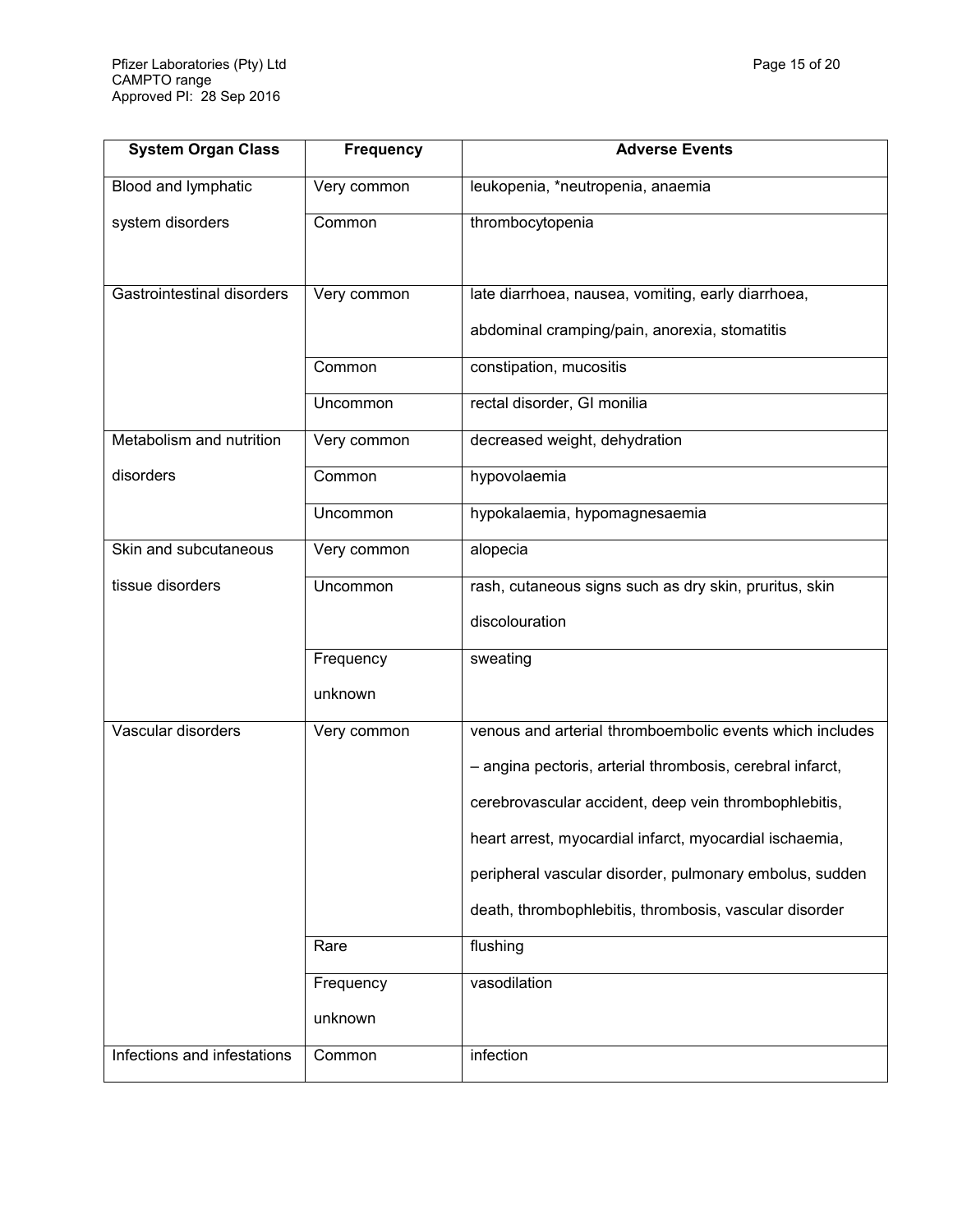| <b>System Organ Class</b>      | <b>Frequency</b> | <b>Adverse Events</b>                                |  |
|--------------------------------|------------------|------------------------------------------------------|--|
|                                | Uncommon         | sepsis                                               |  |
| <b>Hepatobiliary disorders</b> | Common           | hyperbilirubinaemia                                  |  |
| Respiratory, thoracic and      | Common           | dyspnoea                                             |  |
| mediastinal disorders          | Rare             | rhinitis                                             |  |
|                                |                  |                                                      |  |
| Nervous system disorders       | Uncommon         | abnormal gait, confusion, headache                   |  |
|                                | Rare             | dizziness                                            |  |
| Cardiac disorders              | Uncommon         | hypotension, syncope,                                |  |
|                                | Rare             | bradycardia                                          |  |
| Renal and urinary              | Uncommon         | urinary tract infection                              |  |
| disorders                      |                  |                                                      |  |
| Reproductive system and        | Uncommon         | breast pain                                          |  |
| breast disorders               |                  |                                                      |  |
| Eye disorders                  | Rare             | increased lacrimation, miosis                        |  |
|                                | Frequency        | conjunctivitis                                       |  |
|                                | unknown          | visual disturbance                                   |  |
| <b>Endocrine disorders</b>     | Rare             | diaphoresis, increased salivation                    |  |
| General disorders and          | Very common      | asthenia, fever                                      |  |
| administrative site            | Common           | pain                                                 |  |
| conditions                     | Uncommon         | chills, malaise                                      |  |
|                                | Rare             | extravasation, tumour-lysis syndrome                 |  |
| Investigations                 | Common           | increased serum creatinine                           |  |
|                                | <b>Uncommon</b>  | increased serum alkaline phosphatase, increased GGTP |  |
|                                |                  | (gamma-glutamyl transpeptidase)                      |  |
|                                | Rare             | increase in amylase, increase in lipase              |  |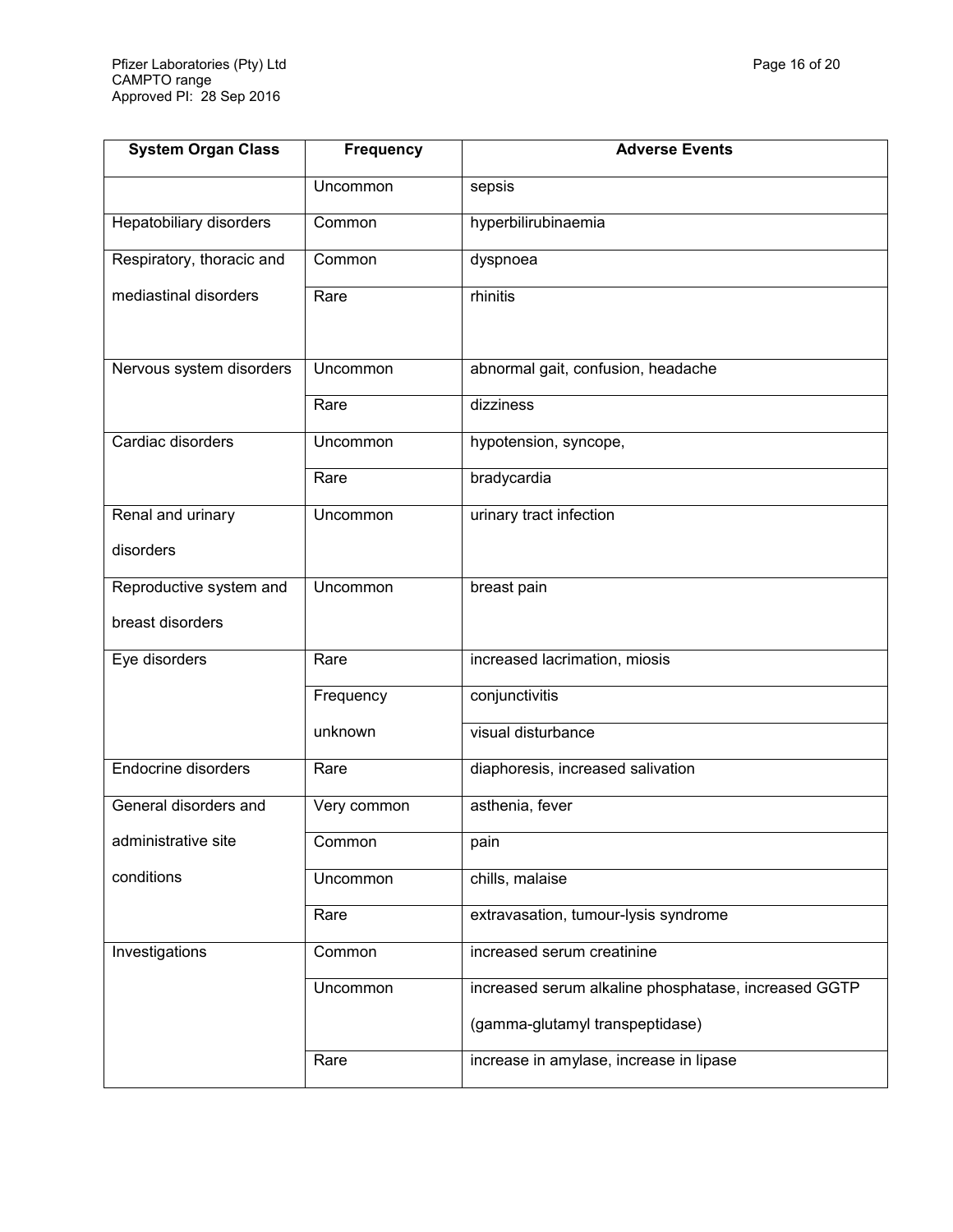\* Neutropenia was reversible and not cumulative; the median day to nadir was 8 days and total recovery was usually reached by day 22 in monotherapy and within 7 - 8 days in combination therapy. Infectious episodes resulted in death in 2 cases.

### **Post-marketing surveillance**

#### *Cardiac disorders:*

Myocardial ischaemic events have been observed following CAMPTO therapy.

#### *Gastrointestinal disorders:*

Cases of intestinal obstruction, ileus, megacolon, or gastrointestinal haemorrhage, and rare cases of colitis, including typhlitis, ischaemic and ulcerative colitis have been reported. In some cases, colitis was complicated by ulceration, bleeding, ileus or infection. Cases of ileus without preceding colitis have also been reported. Cases of intestinal perforation have been reported.

Cases of symptomatic pancreatitis or asymptomatic elevated pancreatic enzymes have been reported.

### *Hypovolaemia:*

There have been cases of renal impairment and acute renal failure, generally in patients who became infected and/or volume depleted from severe gastrointestinal toxicities.

Cases of renal insufficiency, hypotension or circulatory failure have been observed in patients who experienced episodes of dehydration associated with diarrhoea and/or vomiting or sepsis.

*Immune system disorders:*

Hypersensitivity reactions including severe anaphylactic or anaphylactoid reactions have been reported.

*Musculoskeletal and connective tissue disorders:*

Muscular contraction or cramps and paraesthesia have been reported.

*Nervous system disorders:*

Speech disorders, generally transient in nature, have been reported; in some cases the event was attributed to the cholinergic syndrome observed during or shortly after infusion of CAMPTO.

*Respiratory, thoracic and mediastinal disorders:*

Interstitial pulmonary disease presenting as pulmonary infiltrates may occur during CAMPTO therapy.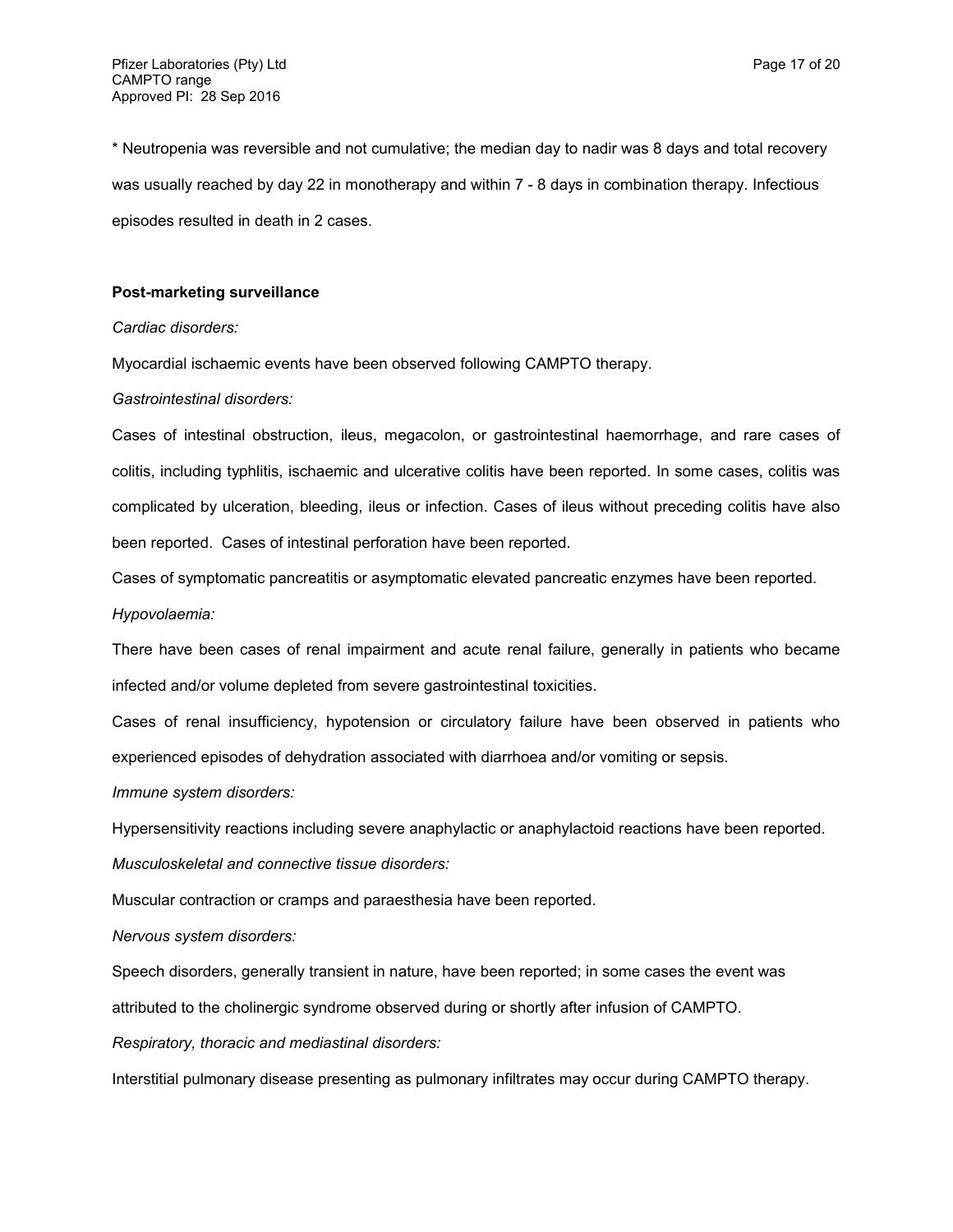Early effects such as dyspnoea have been reported.

Hiccups have also been reported.

#### *Investigations:*

Cases of hyponatraemia mostly related with diarrhoea and vomiting have been reported. Increases in serum transaminases (AST, ALT) in the absence of progressive liver metastasis have been reported. *Haematology:*

One case of peripheral thrombocytopenia with antiplatelet antibodies has been reported.

## **KNOWN SYMPTOMS OF OVERDOSAGE AND PARTICULARS OF ITS TREATMENT:**

There have been reports of overdosage at doses up to approximately twice the recommended therapeutic dose, which may be fatal. The most significant adverse reactions reported were severe neutropenia and diarrhoea. There is no known antidote for CAMPTO. Maximum supportive care should be instituted to prevent dehydration due to diarrhoea and to treat any infectious complications.

#### **IDENTIFICATION:**

A clear, slightly yellow solution.

### **PRESENTATION:**

CAMPTO 40 mg/2 ml: Carton containing one single-dose glass or polypropylene plastic, amber coloured vial, closed with a halobutyl/chlorobutyl rubber stopper and sealed with an aluminium cap with a plastic flip-off top.

CAMPTO 100 mg/5 ml: Carton containing one single-dose glass or polypropylene plastic, amber coloured vial, closed with a halobutyl/chlorobutyl rubber stopper and sealed with an aluminium cap with a plastic flip-off top.

CAMPTO CSV 300 mg/15 ml: Carton containing one single-dose polypropylene plastic,

amber coloured vial, closed with a halobutyl rubber stopper and sealed with an aluminium cap with a plastic flip-off top.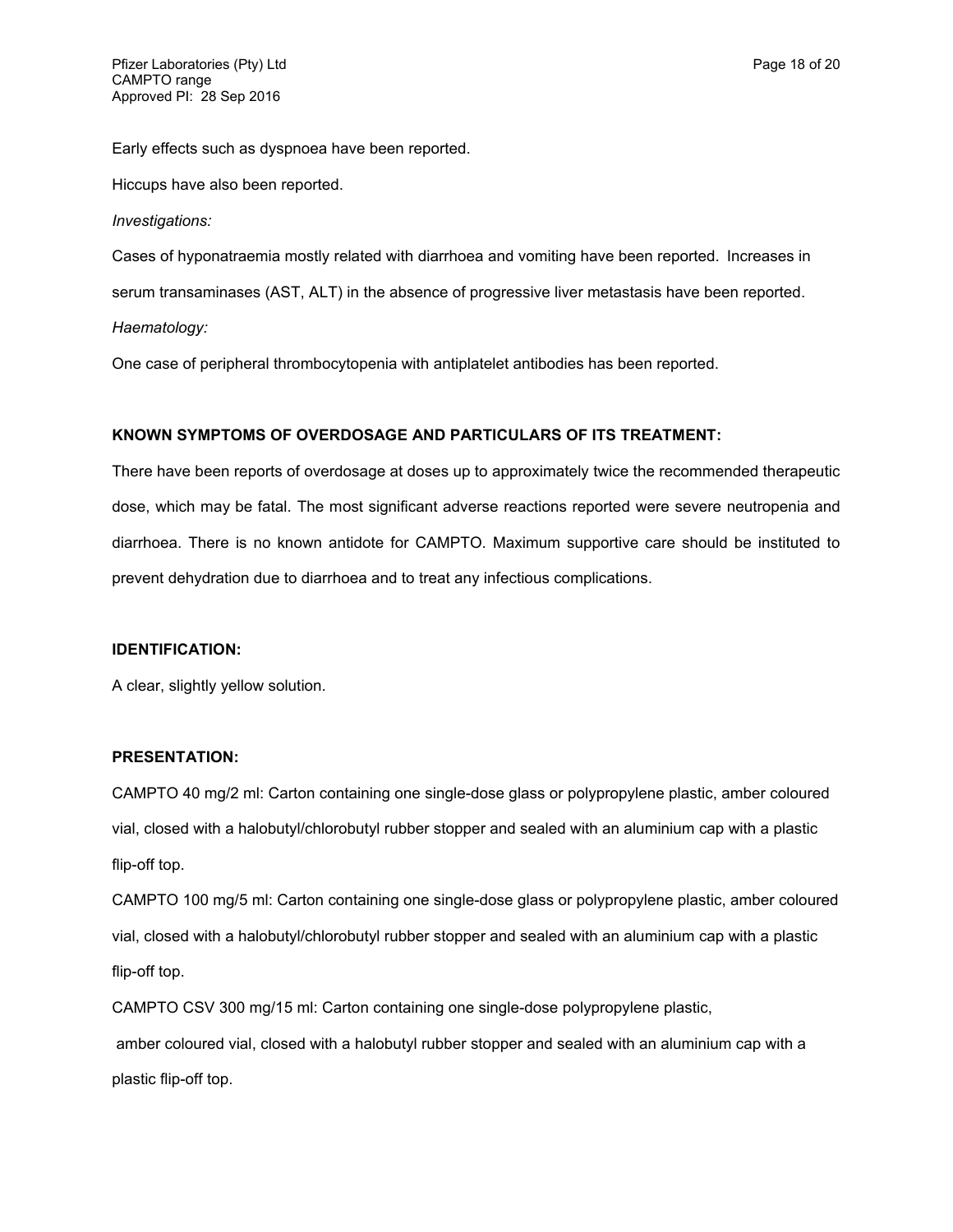## **STORAGE INSTRUCTIONS:**

Single-dose vials of CAMPTO solution for infusion should be stored at or below 25 °C and protected from light.

The product must be kept in the carton until required for use.

CAMPTO 40 mg/2 ml and Campto 100 mg/5 ml: After dilution in either 0,9 % sodium chloride or

5 % dextrose, the diluted solution is stable for 24 hours at a temperature at or below 25 ºC for 4 days under refrigeration (between 2 and 8 °C). Discard any unused portion thereafter.

CAMPTO CSV 300 mg/15 ml: After dilution in either 0,9 % sodium chloride or 5 % dextrose, the diluted solution is stable for 24 hours under refrigeration (between 2 and 8 °C). Discard any unused portion.

Do not freeze. Keep out of reach of children.

## **REGISTRATION NUMBERS:**

| CAMPTO 40 mg/2 ml:       | 31/26/0182 |
|--------------------------|------------|
| CAMPTO 100 mg/5 ml:      | 31/26/0183 |
| CAMPTO CSV 300 mg/15 ml: | 43/26/1067 |

## **NAME AND BUSINESS ADDRESS OF THE HOLDER OF THE CERTIFICATE OF REGISTRATION:**

Pfizer Laboratories (Pty) Ltd

85 Bute Lane

Sandton, 2196

SOUTH AFRICA

## **DATE OF PUBLICATION OF THIS PACKAGE INSERT:**

09 June 2016